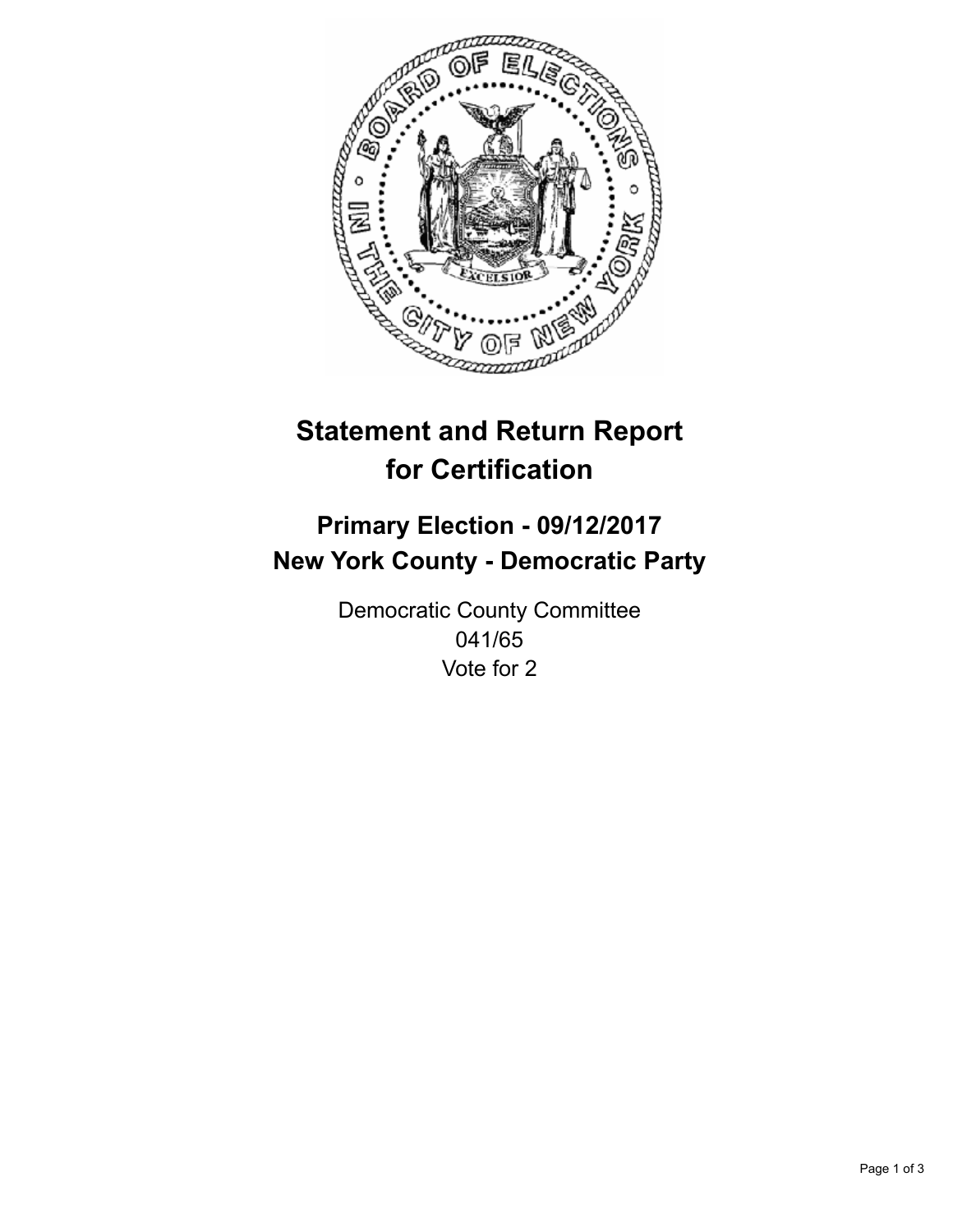

## **Assembly District 65**

| PUBLIC COUNTER                                           | 91  |
|----------------------------------------------------------|-----|
| MANUALLY COUNTED EMERGENCY                               | 0   |
| <b>ABSENTEE / MILITARY</b>                               |     |
| AFFIDAVIT                                                | 4   |
| <b>Total Ballots</b>                                     | 96  |
| Less - Inapplicable Federal/Special Presidential Ballots | 0   |
| <b>Total Applicable Ballots</b>                          | 96  |
| <b>MOIRA BRENNAN</b>                                     | 39  |
| TOMMY LOEB                                               | 27  |
| SAMANTHA PADULA                                          | 33  |
| <b>MARK R. STEIN</b>                                     | 27  |
| CARLINA RIVERA (WRITE-IN)                                |     |
| <b>Total Votes</b>                                       | 127 |
| Unrecorded                                               | 65  |